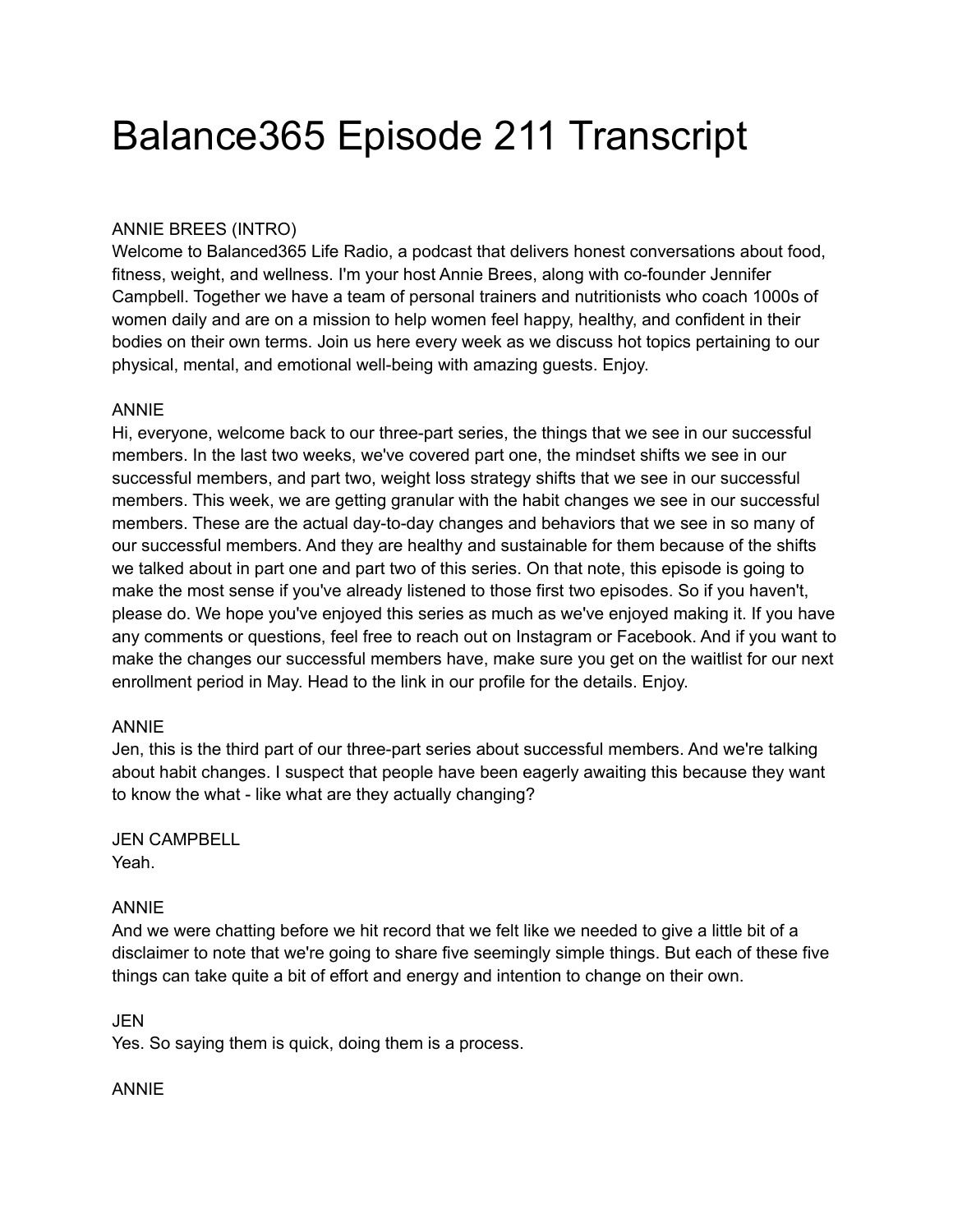Yes. And we're talking like, potentially months of continued effort, to do some of these things.

#### JEN

And maybe learning more about the habits than we are able to share in a short podcast.

#### ANNIE

Yeah, so we're not going to get too detailed and granular on each of these. But we are going to share the five habit changes that we see in successful members.

#### **JEN**

Yes. And we actually, for each point here, we actually probably do have specific podcast episodes on each of these topics that do a deeper dive for members who are interested.

#### ANNIE

Yeah, so these are changes that members maybe weren't doing or seeing the value in and through our program have shifted to value and the first one is sleep.

**JEN** 

Yes

#### ANNIE

Tell me more.

#### JEN

So sleep makes everything better. As much as I think people are in denial about this, or they just don't, they're not fully acknowledging how impactful better sleep can be. But specifically, sleep has a huge impact on your nutrition choices. And our successful members have all had the same epiphany. Sleep is foundational to health, well-being, and their ability to manage their nutrition and exercise commitments. So those struggling with sleep are also going to experience changes to the hormones that control hunger and fullness, which means they really do experience more hunger, cravings for high-energy foods. They'll be experiencing low energy, right? Like those low energy, those mid-afternoon energy slumps. They'll likely find themselves late-night snacking, and they'll just be dysregulated. Right? So if you think of a tired toddler, we aren't that different. [Laughs] We also have sleep requirements and we get very dysregulated when we are tired, which also, which leads to like, you're just more likely to be emotional eating.

#### ANNIE

Yeah. Full disclosure. We were both talking about that before we hit record as well. [Laughs]

#### JEN

We're both a little tired right now.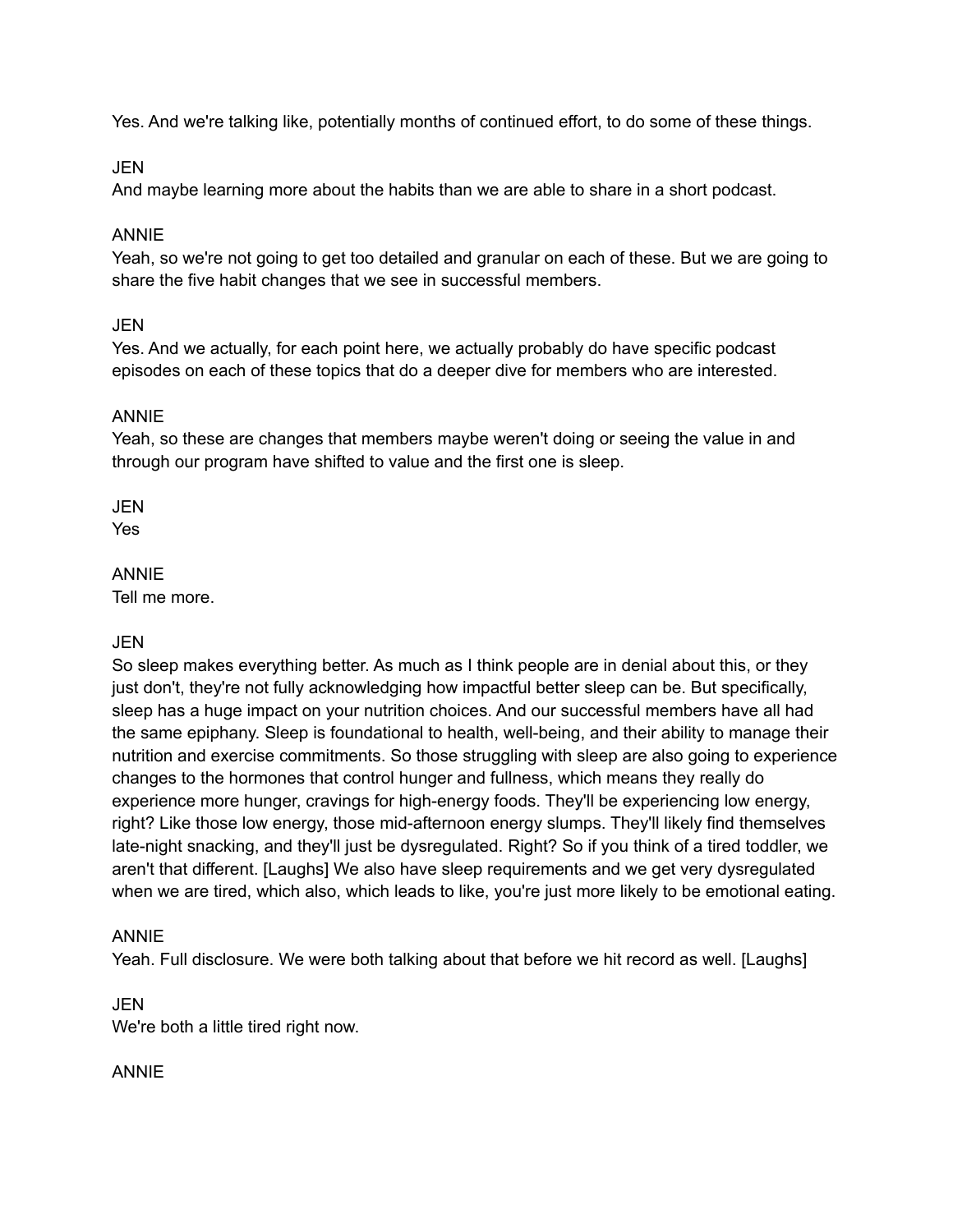Yeah, and both sharing similar experiences, just kind of sluggish and blah and my interest in movement or walking the dog, the quality of my workout, like all of this just is [groans].

## JEN

Like brain fog, like you're just blah. Yeah.

## ANNIE

I don't wanna.

## JEN

And it's just a spiral right? So then it's like instead of my usual two cups of coffee I might have four, kind of thing.

## ANNIE

Oh, yeah, I'm already thinking about like, what I can DoorDash for lunch and maybe, you know, some yummy carbs as sides.

## JEN

[Laughs] I thought this morning, I was so tired when I got up, made my coffee, and then my thought was "just have Rice Krispies for breakfast."

#### ANNIE

[Laughs]

## JEN

Like sorry, Rice Krispie cake. I don't know what you call it down there. I don't know if you call it Rice Krispie cake. Do you know what Rice Krispie cake is?

#### ANNIE

Well, I know what a Rice Krispie bar is. But Rice Krispie cake...

JEN

Yeah, it is a Rice Krispie bar. I think it just, I think it's just different depending on where you are in the world, what you call it. We call it Rice Krispie cake.

#### ANNIE

Rice Krispies with butter and marshmallows?

## JEN

Yeah, we have some right now and they're, and they're delicious. But like normally, I wouldn't start my day with a coffee and Rice Krispie cake. Like, you know, that doesn't… It's not a breakfast that sets me up for success. But this morning, I got up and I was pouring my coffee. And I was just miserable. And my brain was like, Rice -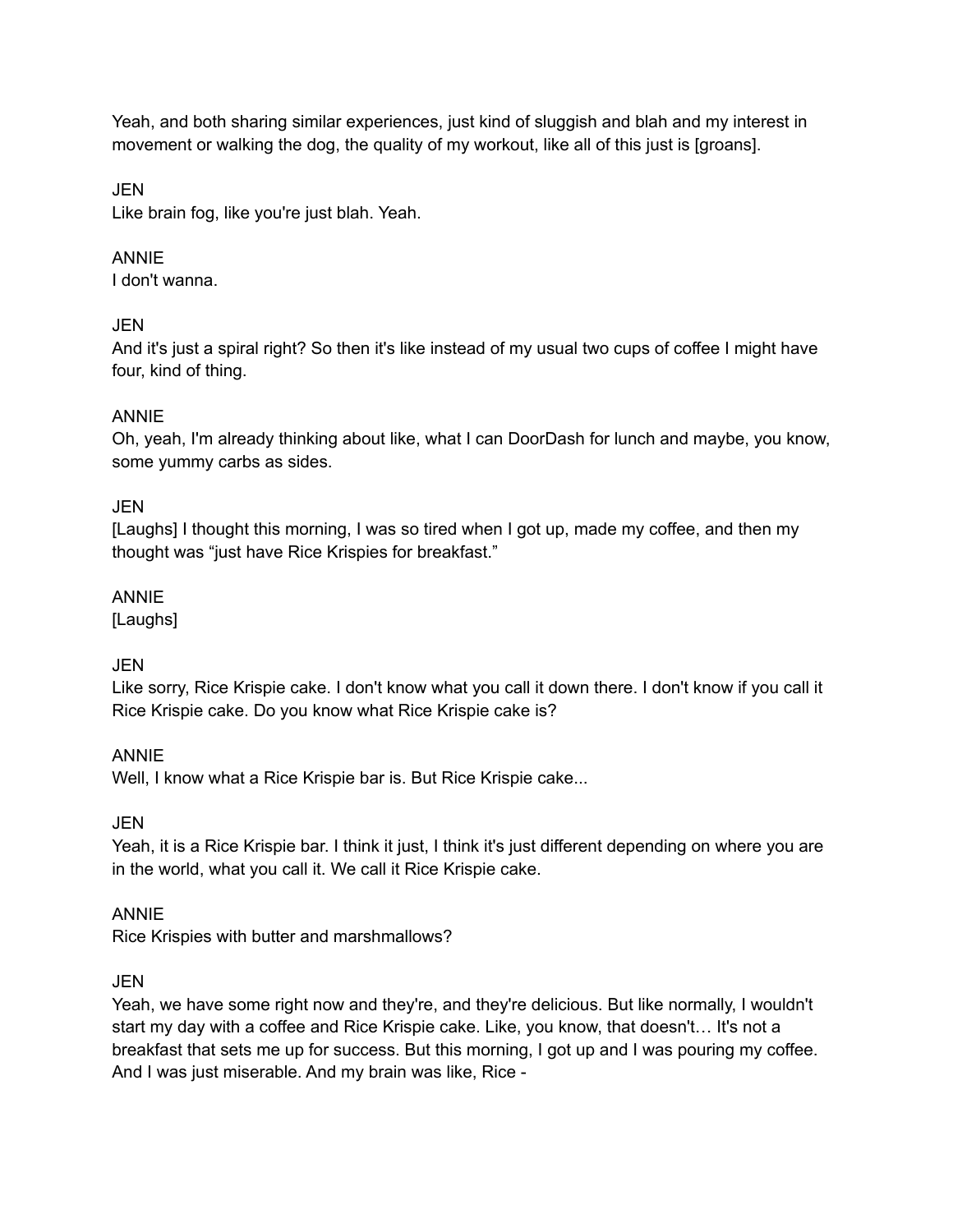## ANNIE

Just do it.

## JEN

- Krispie cake. Sure would be good right now. Yeah. And so this is the whole thing with being tired, right? So, and you know, we can't, we won't do a deep dive into sleep, we actually have podcasts that dive a bit deeper into sleep. But we've really got to look at what we can control and what we can't control with sleep, because there are lots of different reasons for sleep disruptions that are beyond our control. And then there's a lot within our control that we need to take accountability for like staying up and watching TV for two and a half hours type thing. You may be able to tell in my voice that I'm a little sick right now. And that's why I have, I'm so tired. I got a little cough. But I also, the other thing is like you can have the thought to have that Rice Krispie cake and not eat it. It's just a thought.

#### ANNIE

Did you?

## JEN

I didn't, but you know what? I'm totally having some later, there's gonna be some emotional eating today. [Laughs]

#### ANNIE

Well, you know what, save that for, I think it's point number three or four?

#### JEN

We will. Yes, we will, we will, we will.

#### ANNIE

We can talk more about your Rice Krispie experience. Tell me what happens when they value, when our members start to value sleep, what happens, what are the changes?

#### JEN

Once they learn to value sleep, which can be like big mindset work that you have to do to get there. But you will experience number one, better-regulated hunger and satiety cues, two, lower cravings, three, more energy, four, less late-night snacking because you're actually in bed sleeping instead of up eating, five, better emotional regulation, which means you're better able to handle stress and you'll have less emotional eating going on. And who doesn't want that? That's literally what our members claim that they want all those things, right? Like here, if you want to talk about magic bullets, if you want to talk about quick fixes. Here's one for you: sleep.

#### ANNIE

Yeah, it's definitely a big, potentially snowball type of habit that just keeps you spiraling up and up and up and up.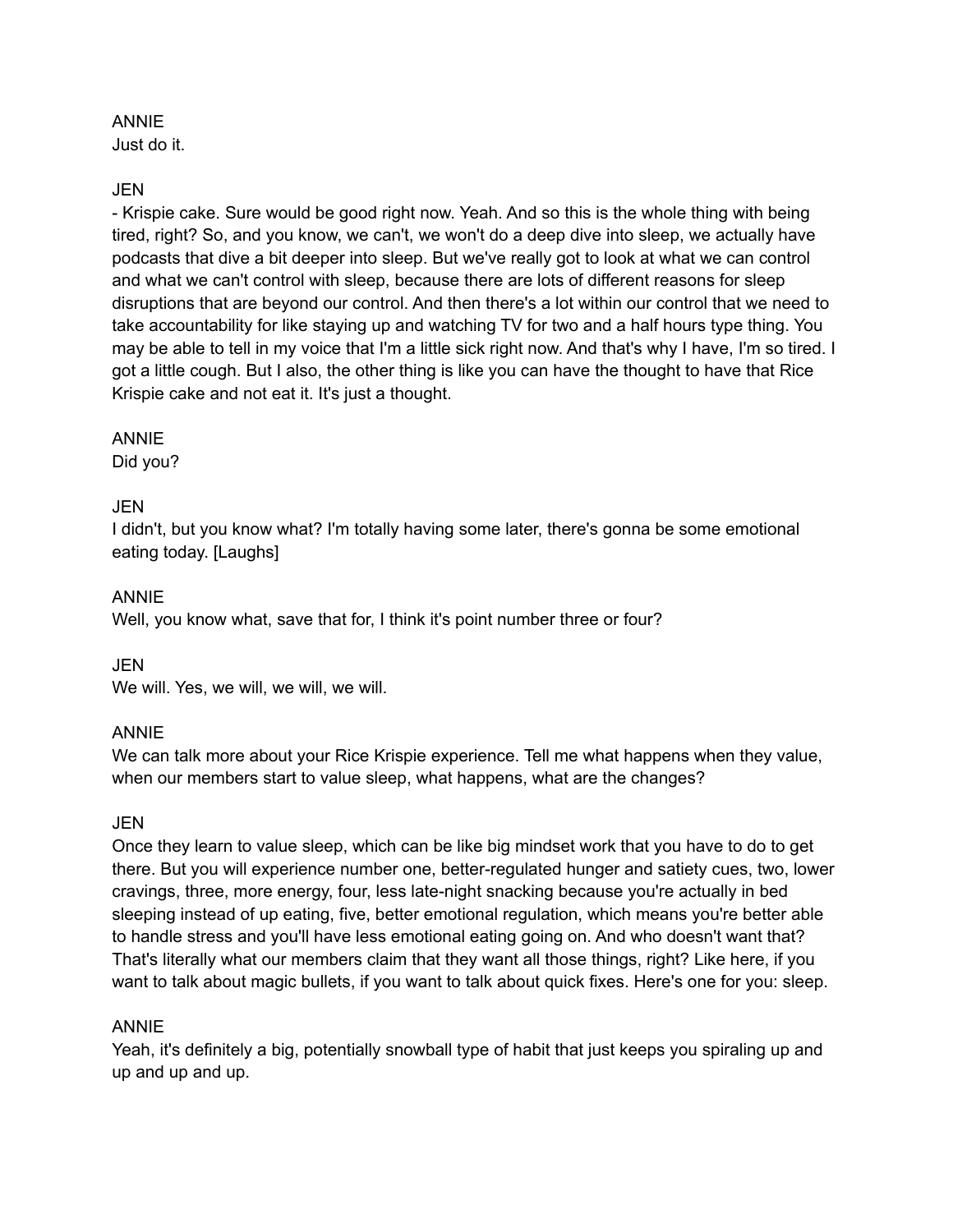JEN Yeah, absolutely.

#### ANNIE

Yeah. Okay, habit change number two, what is it?

## JEN

Focus on satiating foods, which is primarily going to come from increasing your lean protein and your fibrous fruit and vegetable intake. So protein and fiber, I'm not saying to cut everything else out. I'm just saying that our members learn to value those two components and they are more mindful, aware, and intentional about making sure they are getting those satiating foods.

#### ANNIE

Yeah, say that one more time. I'm not saying cut everything else out. [Laughs]

## JEN

I'm not saying cut everything out except for protein and fiber. Do not get it twisted. Yeah, it is...It's just, yes. It's just an awareness and focus of bringing those components in because protein and fiber are the high volume, satiating components of a meal. The change we see in those successful members is they learn to balance a meal, that's the skill they learn. And there's an emphasis on lower energy, nutrient-dense foods in those meals that are high in fiber and include lean protein.

#### ANNIE

Yeah, and we, and when we talk about honoring your hunger and satiety, that's a word that we use often. We're just talking about, like the fullness of a meal, of food. How that leaves you feeling after you eat it.

#### JEN

Yeah. And so eating in a satiating way that prioritizes fiber and protein one, reduces hunger and cravings between meals, two, as a result, that means you think about food a lot less. That's one of the, I think, amazing things about learning to eat in a more satiating way is a lot of people don't understand fully how much time and energy they spend thinking about food until they're not thinking about it anymore. And for me, that's actually one of the elements I love, that when I eat in this kind of full satiating way, I'm physically satisfied, and I'm psychologically satisfied. And so I'm not thinking about food between meals.

#### ANNIE

Yeah, I remember interviewing a member who described an experience where she was struggling, she was so consumed with food, that she was struggling to actually like, be present with her girlfriends when they were out, or out to dinner. And the shift that she had experienced as a result of thinking less about food was like, "Oh, I can actually participate in the conversation, or I can enjoy this hobby, or I can read this book," and, you know, whatever. It's amazing.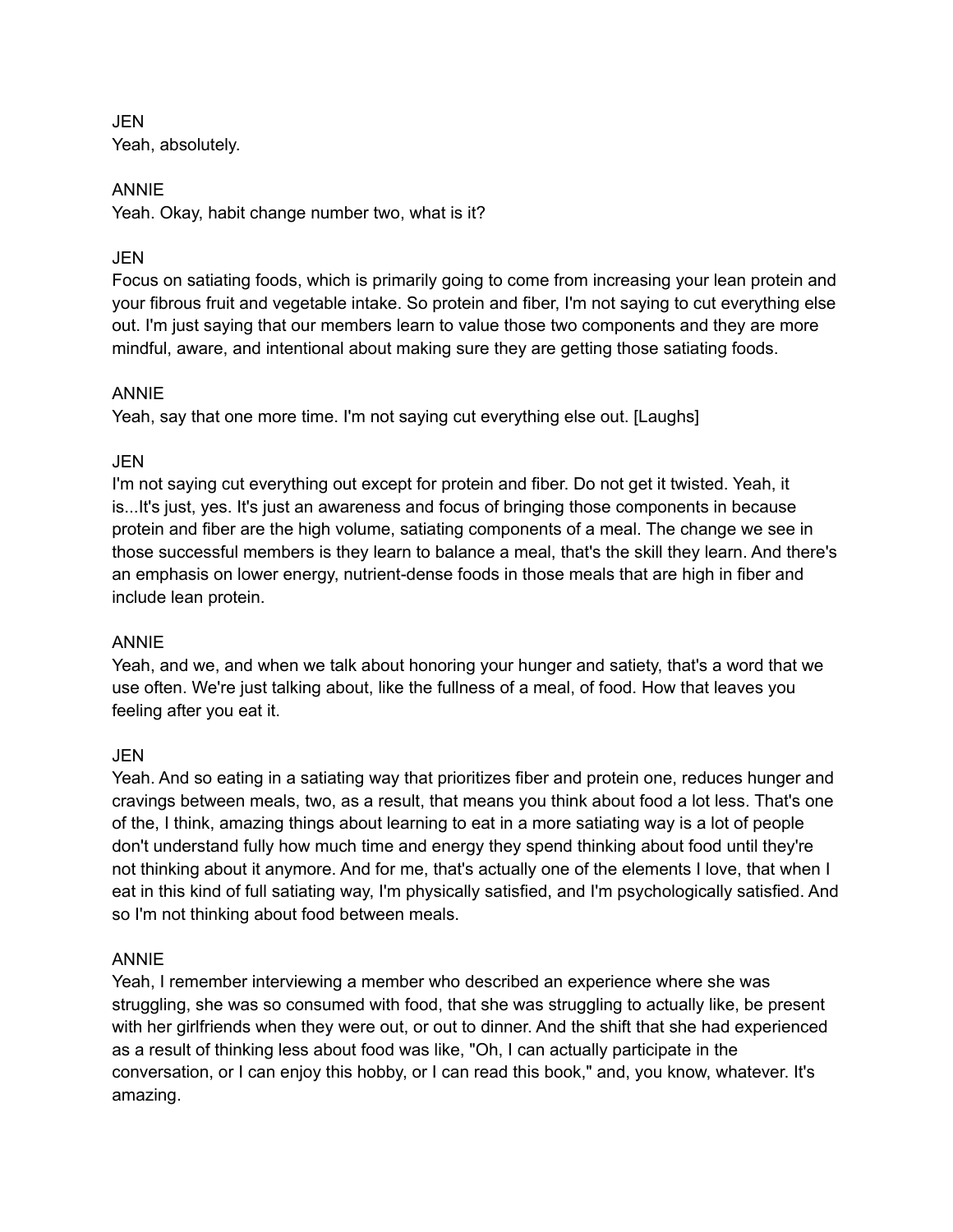#### JEN

It's totally amazing. Yeah. Three, you can, eating in a more satiating way can totally eliminate nighttime cravings. I just had a member have this light bulb moment yesterday. So it's with the understanding that you may not even be aware of this, but so many people have been trained to eat as little as possible, that eating fuller meals is uncomfortable for them. And they resist it, right? Like their brain is like, "Hey, you have weight loss goals, like this can't be the way, to eat more food at each meal, it's to eat less." So this member of ours was struggling with sort of chaotic eating habits from like the afternoon on. And of course, our process in coaching is to like, "Hey, let's, you know, we have to look at your diet as a whole before we start trying to get granular in these little moments." And so she went away from that with the intention of eating a more voluminous, well-rounded, balanced breakfast and lunch. Anyways, lo and behold, she comes back two days later, completely zero afternoon cravings anymore. And if I had \$1 for every time, but it is - and then she expressed that to me. She said, "I am so trained to eat as little as possible." But you know, of course, all that leads to is you just bingeing or overeating later, right? When we were just trying to give ourselves the least amount of food possible.

#### ANNIE

Yeah.

#### JEN

So anyways, it was, that was a lot of fun for that to happen for her. Eating in a satiating way can lead to more sustained energy throughout the day, it can lead to better digestion and bowel movements, supports recovery from workouts, will help you if you're getting enough protein in, it will help you retain muscle while you're in a calorie deficit, while you're losing weight, and can prevent or delay type two diabetes, if that's a risk factor for you.

#### ANNIE

So many benefits.

#### JEN So many benefits.

#### ANNIE

I love it. Okay, we've talked about this one a lot on various episodes. But the third habit change we see in our successful members, is they start valuing internal cues.

#### **JEN**

Yeah, so the goal in Balance365 is to help people shift from using external cues dictating their eating habits. So that might be time of day, macro counting, their emotional eating urges driving all of their eating decisions, to internal cues. So that would be your hunger and satiety cues.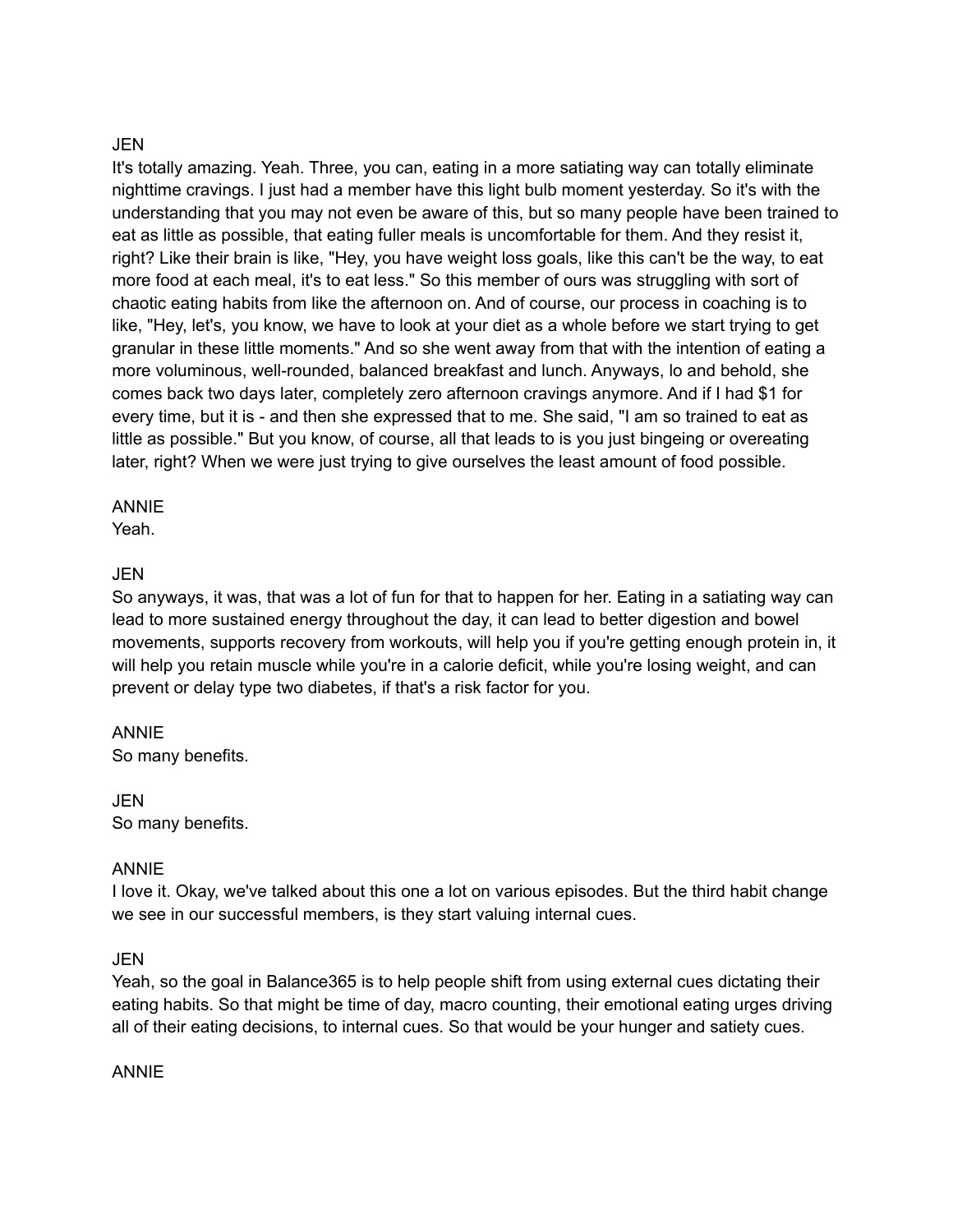This was personally a very mind-blowing shift for me, because all I had known was points, macros, calories, things like numbers to count, lists of good foods and bad foods. So this shift was quite the change for me. But this has been so beneficial for me and our members, because it allows you to start distinguishing between physical hunger and emotional hunger.

JEN Yeah.

#### ANNIE

A lot of people don't even have that awareness. Yet. What physical hunger feels like… What is emotional hunger? How do I know the difference? It helps you to develop an understanding of how food choices that we just talked about in point number two, fiber and protein, can affect your hunger and satiety, like, maybe we're getting hungry between meals a little too soon or a little too early, because of the composition of our last meal. You can really use these to rely solely on yourself versus numbers, plans, lists of foods to make your choices, which I think is just in general, a really empowering experience for women to know that like, "Hey, I don't need anything else but me, to make decisions in this situation." It's also really beneficial because your internal cues are always with you, as coach Holea says, they travel well. So you don't have to worry or stress about what you're going to do on vacation or summer break, or at your kid's birthday party or Christmas, family Christmas, like they are applicable in a variety of situations.

#### JEN

This was also mind-blowing for me. I guess similar reasons to you. But one of my most difficult and challenging dieting periods was when I was macro counting. And that will be hard for some of our listeners to hear, because macro counting is all the rage, especially, you know, for like even fitness professionals that might be listening. And I had done many different diets. You know, I'd done the keto, I'd done the clean eating, I had done them all. But macro counting was a level of granular detail that almost sent me over the edge. And I would get anxious about traveling. I mean, unless you're willing to pack a scale in your purse and weigh all your food, which I clearly wasn't, which I saw as something that would decrease, significantly decrease the quality of my life, I would feel quite panicked about eating out and not knowing what was in my food, which ultimately led me to like, essentially just bingeing, like, just, well screw it then if I don't know. I'm going to go all out, start again tomorrow type thing.

#### ANNIE

Yeah, but it's possible even for - [laughs]

#### JEN

Yeah, if I had only known that whole time that I can just eat when I'm hungry and stop when I'm satisfied and the macros can all take care of themselves.

#### ANNIE

Yes, I remember the first time I heard that concept. I was like, "I don't get it. This is not a thing." But it absolutely is a thing. And like we said at the beginning of the show, we have other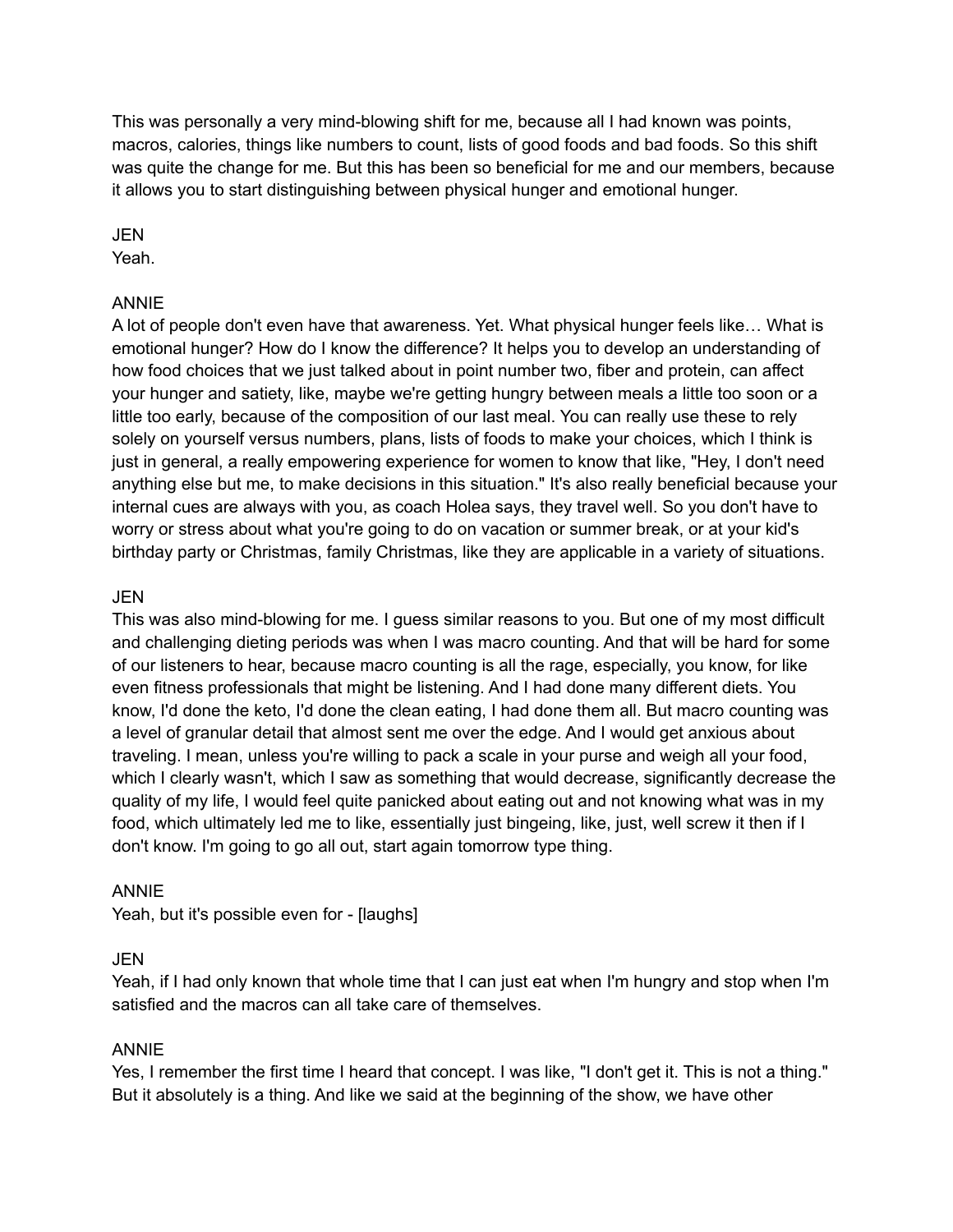podcasts that dive deeper into that concept if that piques your interest, but keeping it going, the fourth habit change we see in our successful members. What is it Jen?

## JEN

They reduce their emotional eating by learning non-food coping mechanisms. And I didn't notice I didn't say eliminate, just reduce. I really want people to understand that we are here to speak and talk and coach humans, not robots. And nobody is ever going to eliminate emotional eating from their life, but they can definitely overcome what feels like it has a hold on them, like emotional eating controls them. But yeah, it'll still happen from time to time. As mentioned earlier in this podcast. I've got a session coming. [Laughs]

## ANNIE

You can see it coming like a train.

JEN

I can see it coming. You can tell my whole vibe today is like, "I'm sick."

ANNIE [Laughs]

JEN Rice Krispie cake, coffee. Yeah.

#### ANNIE

[Laughs] Jokes aside, though, it's not uncommon for our members to come to us with food as their only strategy for managing their emotions. Like that's the only thing they know. And while yes, it can help manage emotions, it also often doesn't support their health and weight loss goals that they have. It is happening at a frequency that is keeping them from living the life that they want to live. Right?

JEN Yeah, absolutely.

## ANNIE

So unlike the advice I was given many years ago, which was just, "Stop," like...Wow, super helpful.

## JEN

"You just need more willpower."

#### ANNIE

Yes. [Laughs] If it was that easy, I would have done it already. Our successful members learn to manage their emotions with things other than food. And this is one of those things where it's difficult to get too granular or detailed because what they use instead of food is so highly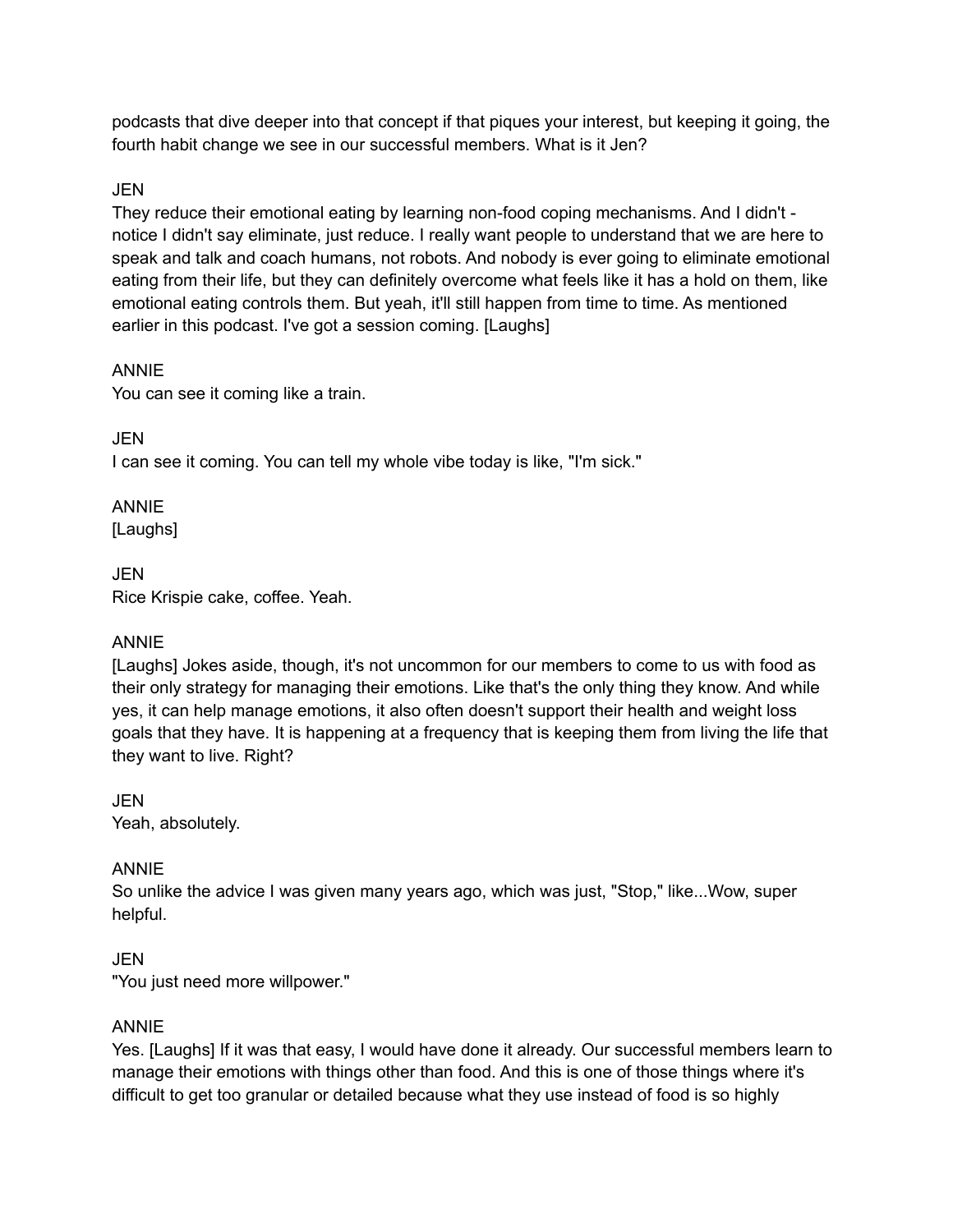individual, right? But they often discover what that is, what those strategies are through awareness, which can look like identifying that you even have feelings and what those feelings are, or that you have needs and what those needs are, what needs are you trying to get met through acceptance of emotions? Which is huge, because I think we'd like to think that if we're feeling anything other than happy, joyful, excited that we're doing something wrong, but truly, life is a spectrum of emotions, even sad, sadness, loneliness, boredom, frustration. That's all part of the human experience, right? And then also mindset work, learning to challenge your thoughts and beliefs. Sit with the discomfort of having an impulse or an urge to eat emotionally eat or chaotically and not doing the thing can take some thought work.

#### JEN

Would you say that this habit change, Annie, would you say that it is, what would be the right word? I don't want to say biggest mountain to climb because that sounds really hard. But like one of the bigger rocks for many of our members.

#### ANNIE

Yes, yes, absolutely. I remember having a conversation with my girlfriend about emotional eating. And she's like, "I don't emotionally eat, I just eat because I'm bored." And I'm like, "That's emotional eating."

#### JEN

That's you trying to move away from an uncomfortable feeling, towards a more comfortable one, which is entertained.

#### ANNIE

Yeah.

#### JEN Pleasure.

#### ANNIE

Yeah, it really, it really is something so many women struggle with. And it can take a lot of practice and trial and error to work through it.

#### JEN Yeah.

ANNIE Or to learn to manage it. Yeah.

JEN Okay.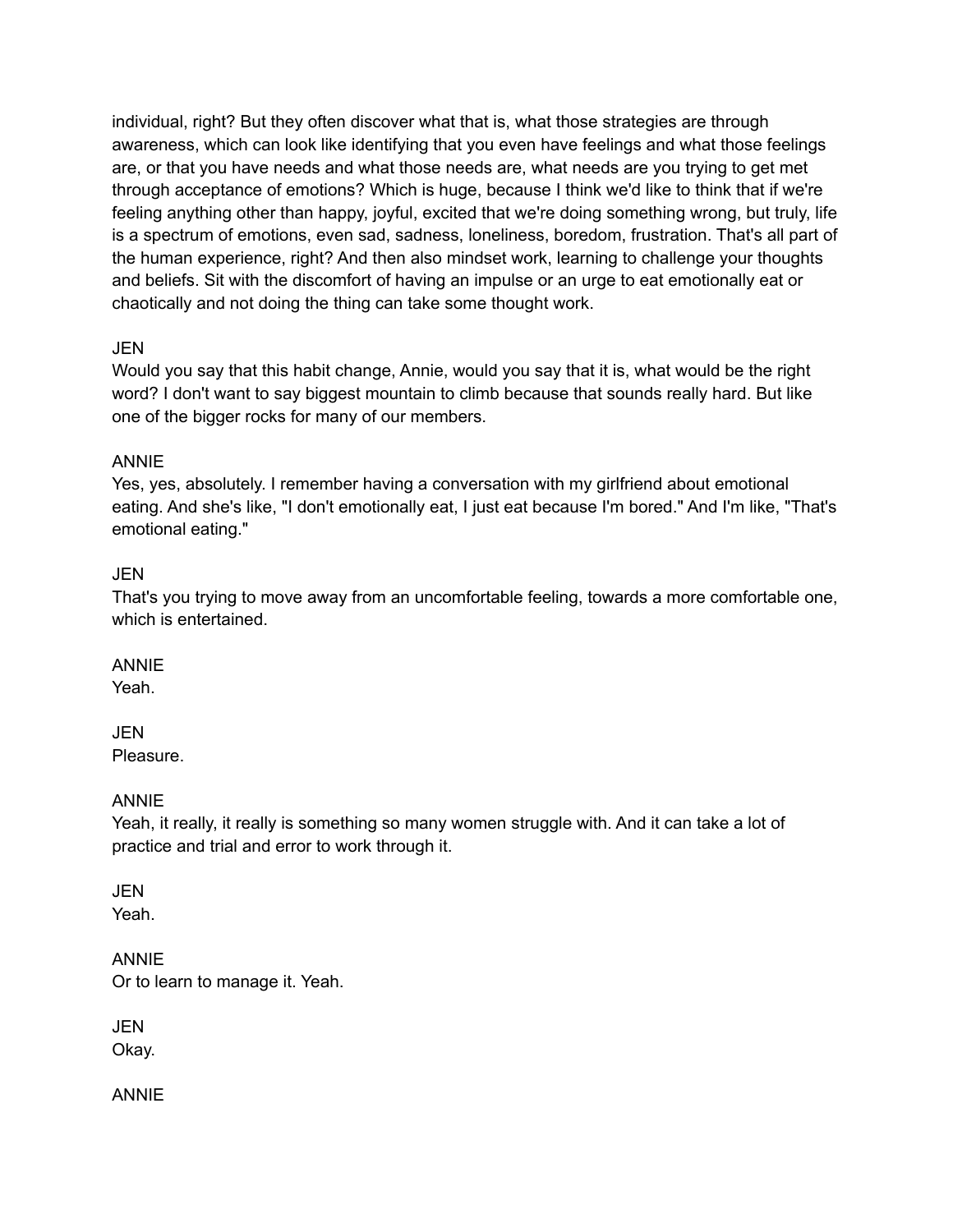Okay. The fifth and final one. The fifth habit change we see in our successful members is they commit to some kind of movement, but not for weight loss.

#### JEN

Yeah, I love this one. I think it's powerful. I want everybody to know, I want to shout this from a mountaintop, that exercise is not a reliable weight loss strategy/habit. It really has a very small, tiny, minuscule impact on your overall I guess energy expenditure, like, you know, energy balance. But it is a phenomenal habit, for health, for your mindset, and even for your body awareness. And what I mean by that is, I've observed that our members who find a form of movement that they enjoy, start feeling more connected to their bodies, which can spiral actually into, like, you know, feeling more connected to how food makes them feel, feeling more connected to what their internal cues are. So movement, and you know, whatever, I'm not talking about slinging weight around, I'm not talking about going for a 10-kilometer run, whatever movement feels good for you in a day, whatever that is. It is just an amazing trajectory-changing habit that we see our successful members participate in. I think someone I'm thinking about right now is Tasha, who I'm trying to get on the podcast, but she feels really nervous. [Laughs] Hers, it was nothing extreme. Like she started a walking habit. And she just built that walking into her day. So I think what she's doing is, instead of driving to work, she's parking at her kids school in the morning and walking to work, and then walking to pick them up at the end of the day, something like that is going on, like she's built it into her day. And it's been trajectory-changing for her to do that. And it's like she didn't have to commit to anything that didn't feel right for her, extreme, or not appropriate for the season of life she's in. And she's getting moving. And she said, she's telling me the other day that it is one of the most enjoyable parts of her day. Now she gets her kids into the school, she puts on a podcast and she's walking.

#### ANNIE

And I want to clarify in case you are one of our listeners that are hearing this and thinking, "I don't find any type of movement enjoyable, that's like not applicable to me." I would argue that maybe not all of our successful members who have committed to some kind of movement find it enjoyable, but that they at least have seen the value in why they're doing it and pick something that they could tolerate. It's not like they're necessarily like, super jazzed about every workout.

#### JEN

I think actually Tasha is a good example, too, for people who aren't jazzed about working out, and my dad and I were talking about this the other day because he's kind of trying to get into some exercise right now, but him and - we were talking about how him and I both have kind of a resistance to just exercising for the sake of exercise. But if we are doing purposeful movement, we can go all day. So my dad's a farmer, like he's no stranger to moving his body, right? Lots of manual labor, you know, involved with that, slinging bales, and five-gallon buckets of wheat and you know, all the different things that he does. And I'm the same way, like I actually, the time of my life when I was moving around the most was when we lived, we lived in Australia, so the weather was great all year round, unlike Canada. And we lived in what's called a self-contained neighborhood, like I could walk, everything I needed was in walking distance. And so… ANNIE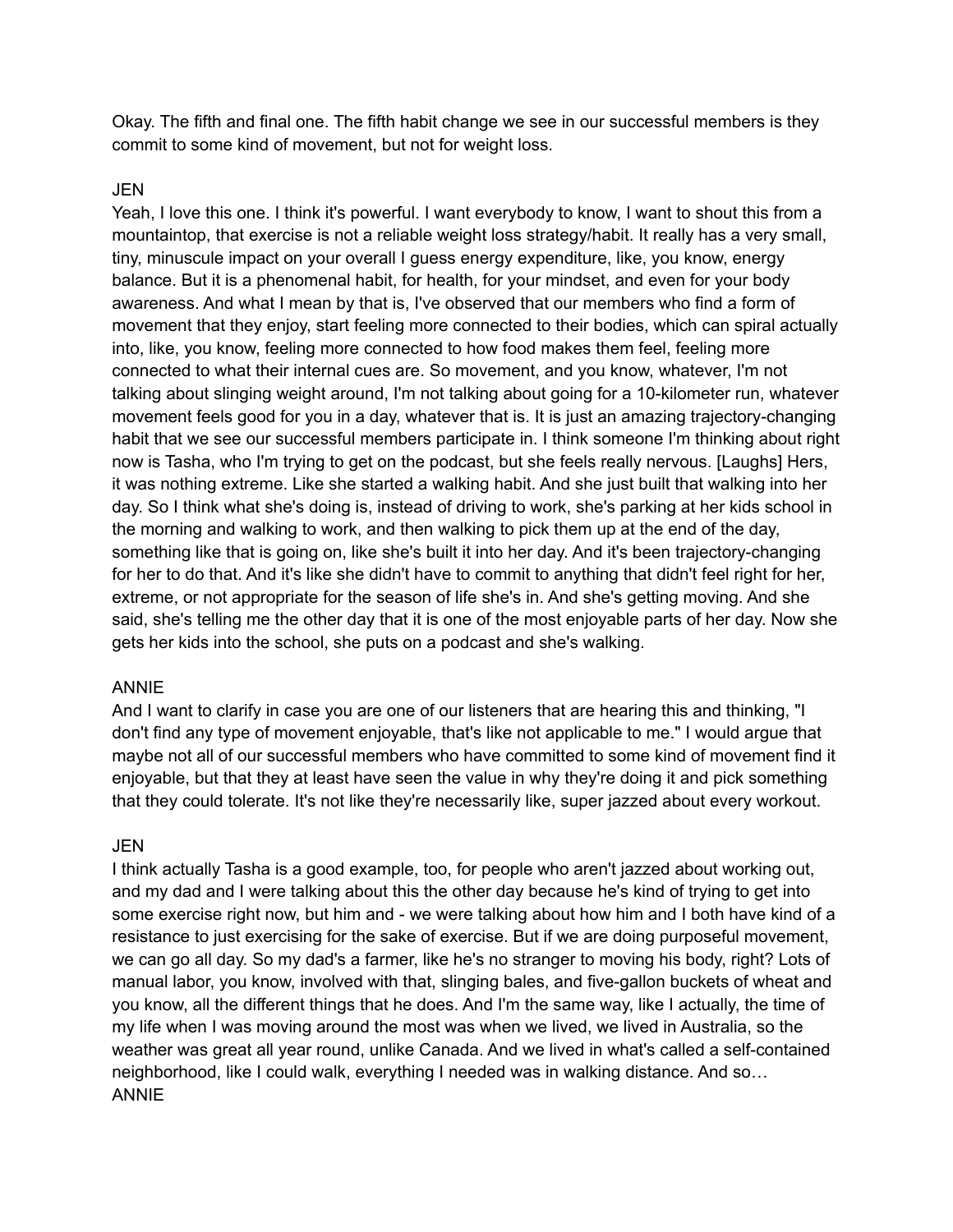Oh, sounds heavenly.

## JEN

It was heavenly. I walked all the time. And so it's like that thing where it's like, and you don't feel like you're exercising, like, it's just, you're just moving around in your day. And I would connect this back to environment, right? Like my environment became very supportive of moving my body. And so that's what I love about Tasha is I think she has similar feelings as I might, or other people might, about structured exercise, but when she can build it into her day like that, and she had to intentionally do it, make the intentional decision to park her car, you know, further away from work. But now she's consistently moving her body for one of the first times in her life right and this has been she's been very consistent, very, very consistent.

#### ANNIE

Yeah, that's great. I love that.

## JEN

Yeah, but other people might find, you know, intentional, structured, exercise that they either like or can accept, like, see the value in like weightlifting. Zumba. What else. Swimming. We had a member who just started a swimming habit. Shout out to Carly.

## ANNIE

Running, pilates, yoga. I mean, it could be -

#### JEN

Rock climbing. We had a member, she's not with us anymore, but she took up bowling, she joined a bowling league. And like, fantastic, you know.

ANNIE We have members on our team that are doing, what's the thing on ice?

JEN Skating? [Laughs]

ANNIE Where you put the, you put the puck, and you try to get it -

JEN Hockey?

ANNIE No.

ANNIE Those are all very reasonable -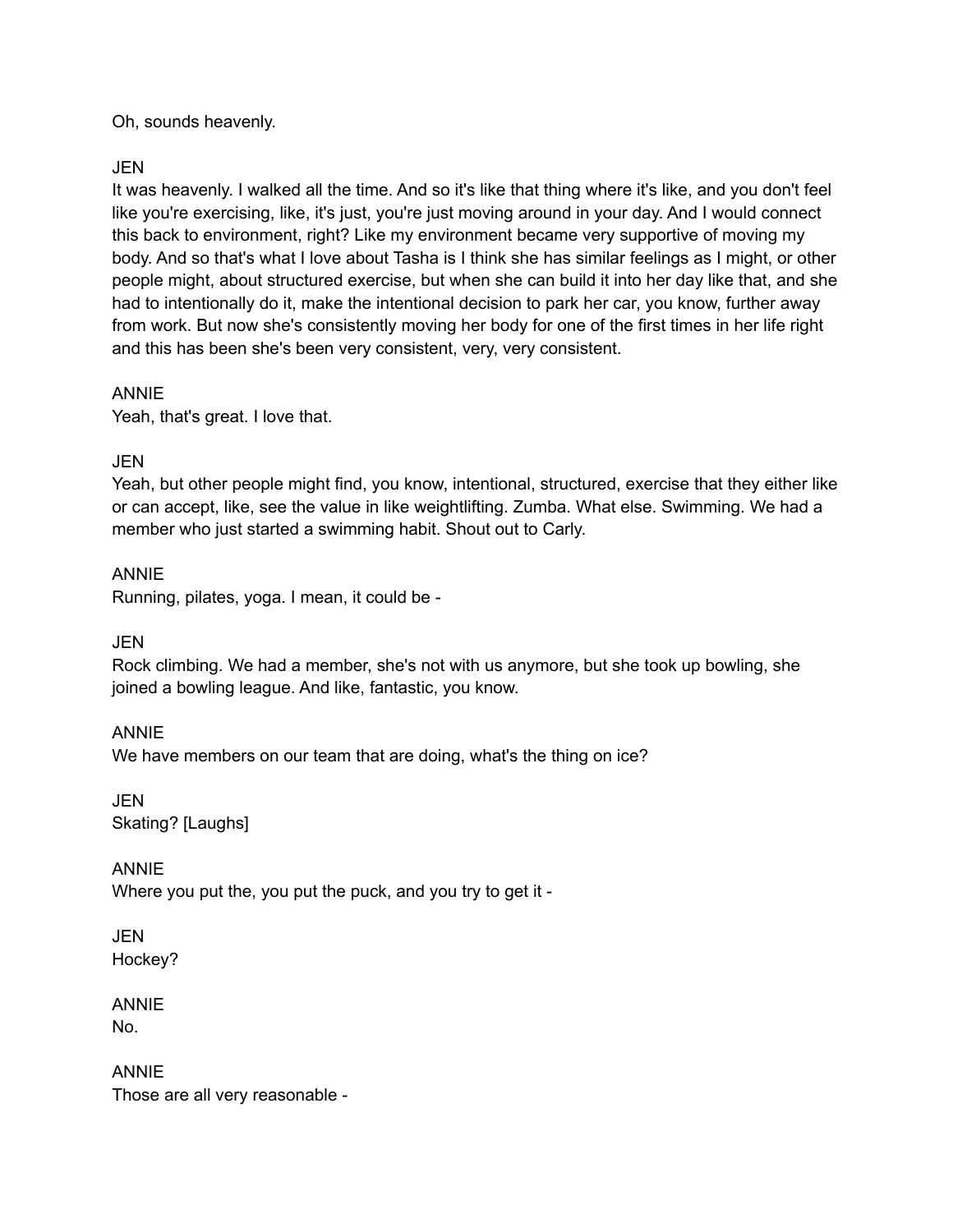JEN I cannot right now.

## ANNIE

[Laughs] Yes, those are all very reasonable answers. And you're not wrong, but I'm thinking you got like, you got teams on either side and you're trying to get the puck to like land. It's kind of like darts. I want to say like shuffleboard but it's on ice.

**JEN** Curling. Oh, boy.

ANNIE

Curling.

JEN Yes.

ANNIE Curling, that's what [laughs] -

JEN

That's so funny. [Laughs] Yes, they're curling. Julie is, in a curling league. Yeah, and also you know what else Julie is doing right now? She just started taking archery lessons. She's really exploring her movement options right now.

#### ANNIE

Yeah, or like hiking or, you know, whatever, whatever. Like some sort of dance.

JEN

We have a member who just told me, she loves how we have called that section of our program, movement and not exercise. Because she has a lot of beliefs and resistance around just the word exercise. And she just feels very safe calling it movement. It's allowed her to really explore. So yeah, so some little food for thought here for our listeners.

#### ANNIE

I love it. Okay, those were the five. Should we do a quick recap?

JEN

Yes.

#### ANNIE

Okay. Number one. These are the five habit changes we see in our successful members. First of all, they value sleep, they know that changes everything. They focus on satiating foods,